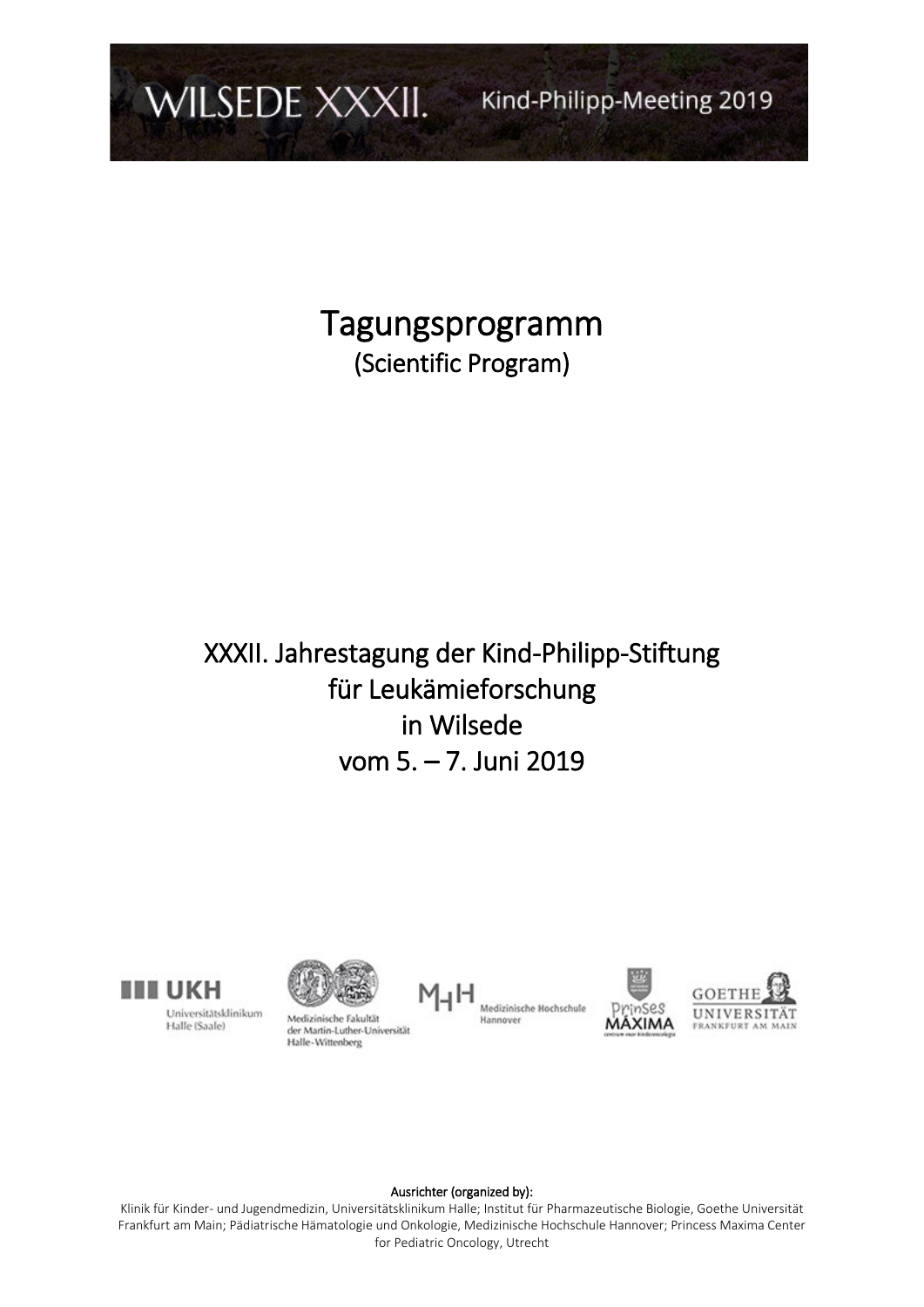#### Supported by:

- Stifterverband für die deutsche Wissenschaft, DSZ Deutsches Stiftungszentrum, Kind-Philipp-Stiftung
- Verein für krebskranke Kinder Hannover e.V.
- Roche Pharma AG, Grenzach-Wyhlen
- Förderverein für krebskranke Kinder e.V. Freiburg
- SERVIER Deutschland GmbH, München
- Eurocept International B.V., Ankeveen
- Hilfe für krebskranke Kinder Frankfurt e.V.
- Abteilung für Kinder- und Jugendmedizin des Universitätsklinikums Ulm
- Fördergemeinschaft Kinderkrebs-Zentrum Hamburg e.V.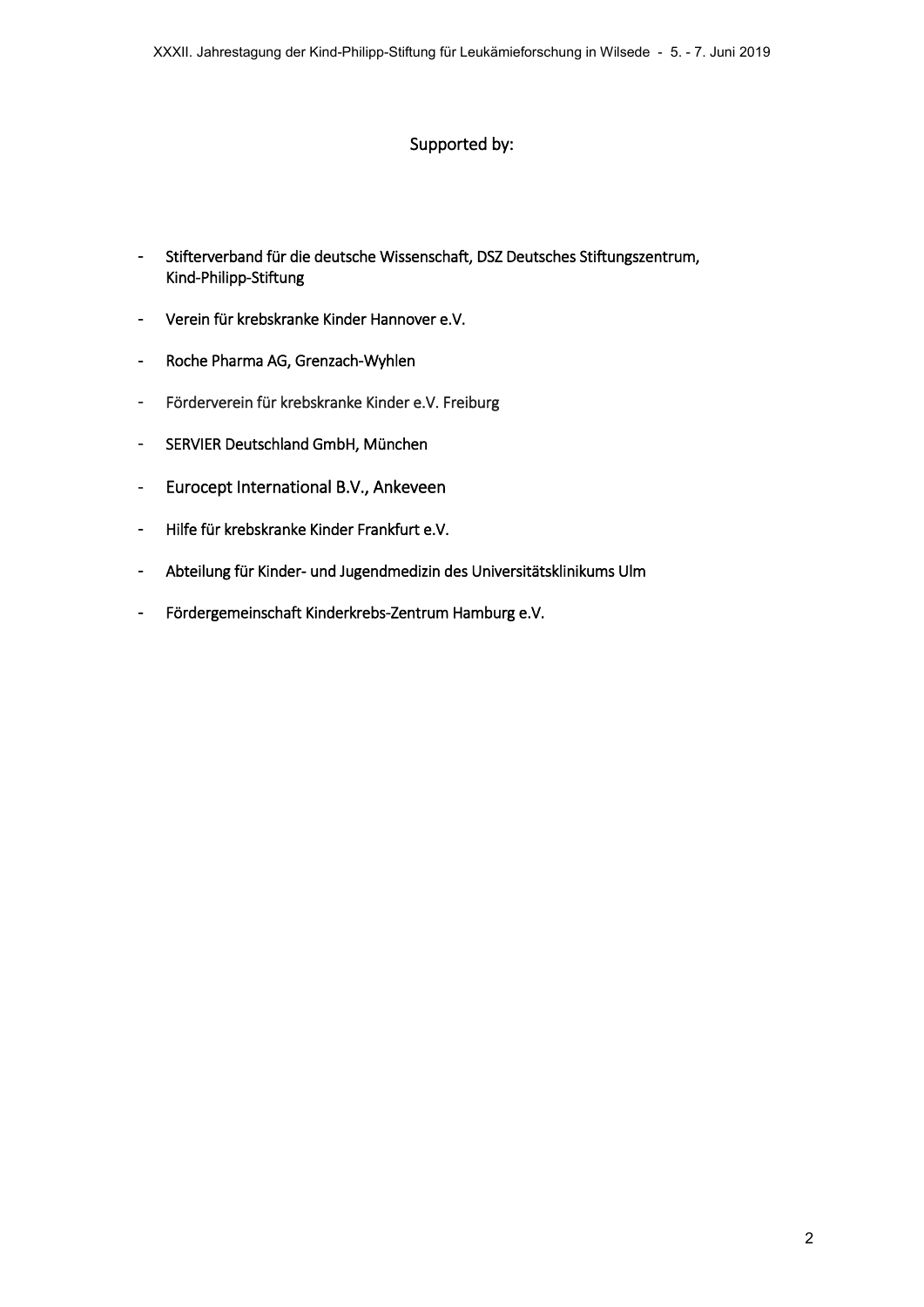| <b>Wednesday, June 5</b>                               | Thursday, June 6                                  | Friday, June 7                                               |
|--------------------------------------------------------|---------------------------------------------------|--------------------------------------------------------------|
|                                                        | 9:00-10:45<br>Molecular mechanisms of disease I   | $9:00 - 10:30$<br>Immunotherapy                              |
|                                                        | 11:00-12:45<br>Drugs I                            | 10:45-12:30<br>Molecular mechanisms of disease III           |
|                                                        | 12:45-14:15<br>Lunch at Heidemuseum               | 12:30-13:45<br>Lunch at Heidemuseum                          |
|                                                        | 14:15-15:45                                       | 13:45-15:00<br>Molecular mechanisms of disease IV            |
| 16:00-17:30                                            | <b>Diagnostics and Biomarkers</b>                 | 15:15-16:45<br>Drugs II                                      |
| Welcome and Registration                               | 16:15-17:45<br>Molecular mechanisms of disease II | 16:45-17:15 Wilsede Award, Farewell                          |
| 17:30-18:30 Invited Lecture: T. Mercher<br>18:30-19:45 | 18:15-19:00 Invited Lecture: M. Suttorp           | 17:15 coaches to Undeloh<br>18:00 Bus transfer to HH-Dammtor |
| <b>Omics Studies</b><br>19:45                          | 19:00<br><b>Barbecue</b>                          |                                                              |
| <b>Dinner</b>                                          |                                                   |                                                              |

### PROGRAM AT A GLANCE

## WEDNESDAY, June 5, 2019

| 16:00 - 17:30 h   | Welcome and registration                                                                                                                                                                                             |
|-------------------|----------------------------------------------------------------------------------------------------------------------------------------------------------------------------------------------------------------------|
| $17:30 - 17:45$ h | Opening of the meeting - Rolf Marschalek                                                                                                                                                                             |
| $17:45 - 18:30$ h | (1) Opening Lecture<br>Chair: Jan-Henning Klusmann<br>Prof. Dr. Thomas Mercher<br>Ontogeny-dependent susceptibility to fusion oncogenes controls<br>pediatric myeloid leukemia<br>Institut Gustave Roussy; Villejuif |
| $18:30 - 19:45$ h | (2) Omics studies<br>Chair: Thomas Sternsdorf                                                                                                                                                                        |
|                   | 2.a Mutational and transcriptomic landscapes in hematopoietic cells of<br>Fanconi anemia patients.<br>Mittapalli, VR; Freiburg                                                                                       |
|                   | 2.b Mapping the single cell transcriptome reveals the cellular composition of<br>ATRT subgroups<br>Buellesbach, A; Heidelberg                                                                                        |
|                   | 2.c Giant cell glioblastoma does not represent a distinct entity but stratifies<br>into different genetically defined entities<br>Wiedey, A; Bonn                                                                    |
|                   | 2.d WNT Medulloblastoma: More than just $\beta$ -Catenin Mutations - Rare<br>Genetic Features in the Focus<br>Goschzik, T; Bonn                                                                                      |
|                   | 2.e Epigenetics profiling for minimal residual disease in paediatric acute<br>myeloid leukaemia<br>Al Ameri, M; London                                                                                               |
| 19:45             | Dinner                                                                                                                                                                                                               |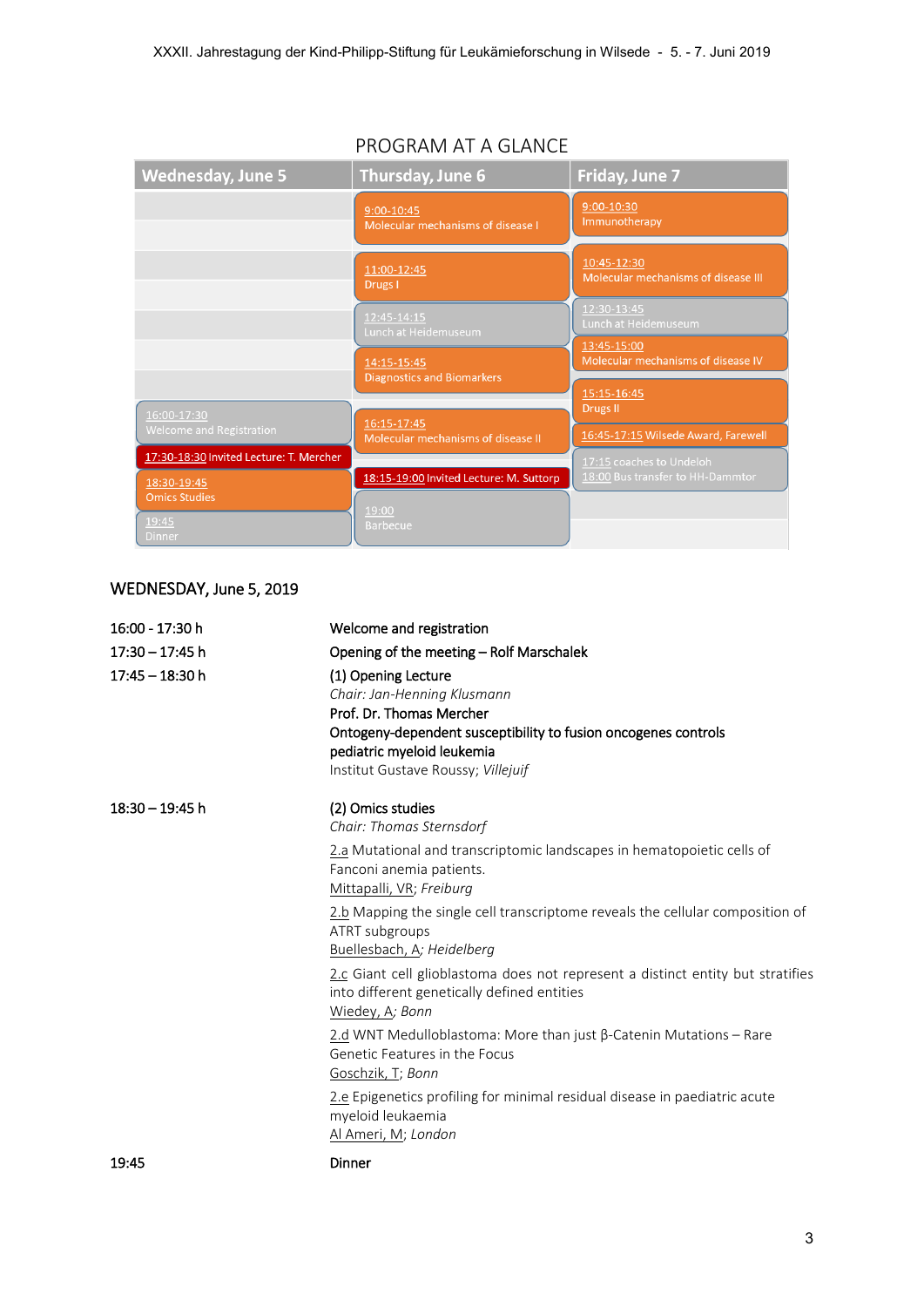### THURSDAY, June 6, 2019

| 09:00 - 10:45 h | (3) Molecular mechanisms of disease I<br>Chair: Owen Williams                                                                                                   |
|-----------------|-----------------------------------------------------------------------------------------------------------------------------------------------------------------|
|                 | 3.a Splicing factors of the SF3b complex PHF5A and SF3B1 regulate the DNA<br>damage response in ALL<br>Moorthy, S; Newcastle upon Tyne                          |
|                 | 3.b Inactivation of Nsd1 impairs terminal erythroid maturation and induces<br>erythroleukemia<br>Tauchmann, S; Basel                                            |
|                 | 3.c TRIM28 haploinsufficiency predisposes to Wilms tumor<br>Metzler, M; Erlangen                                                                                |
|                 | 3.d CRISPR-mediated genome editing of t(4;11) in human prenatal and<br>perinatal hematopoietic stem/progenitor cells<br>Torres-Ruiz, R; Barcelona               |
|                 | 3.e Therapeutic application of the tumour suppressive miR-193b in acute<br>myeloid leukaemia<br>Issa, H; Halle                                                  |
|                 | 3.f Genome-wide CRISPR screen in patient derived cells reveals the<br>mechanism of ALL chemoresistance<br>Szoltysek, K; Newcastle upon Tyne                     |
|                 | 3.g CRISPRi screen to identify functional long noncoding RNAs in pediatric<br>acute myeloid leukemia<br>Ng, M; Halle                                            |
| 10:45 - 11:00 h | Coffee break                                                                                                                                                    |
|                 |                                                                                                                                                                 |
| 11:00 - 12:45 h | (4) Drugs I<br>Chair: Torsten Pietsch                                                                                                                           |
|                 | 4.a Tumour Necrosis Factor receptor (TNFR)-signalling dependent killing in T-<br>cell acute lymphoblastic leukaemia (T-ALL)<br>Krippner-Heidenreich, A; Utrecht |
|                 | 4.b iPSC Model of Stepwise Leukemia Development in Congenital<br>Neutropenia Reveals BAALC as a Key Mediator of Leukemogenesis<br>Dannenmann, B; Tübingen       |
|                 | 4.c Targeting c-MYB in Acute Leukaemia through Drug Repositioning<br>Clesham KJ; London                                                                         |
|                 | 4.d Functional analysis of class I HDAC inhibition in group 3 medulloblastoma<br>to identify synergistic drug combinations<br>Vollmer, J; Heidelberg            |
|                 | 4.e Screening assay to identify potential Taspase1 inhibitors<br>Luciano, V; Frankfurt                                                                          |
|                 | 4.f Analyzing the therapeutic efficacy of navitoclax and MCL-1 inhibitors in<br>juvenile myelomonyctic leukemia<br>Wu, Y; Freiburg                              |
|                 | 4.g Establishment of new therapeutic options for the treatment of Myeloid<br>Leukemia in Down syndrome (ML-DS)<br>Samulowski, D; Halle                          |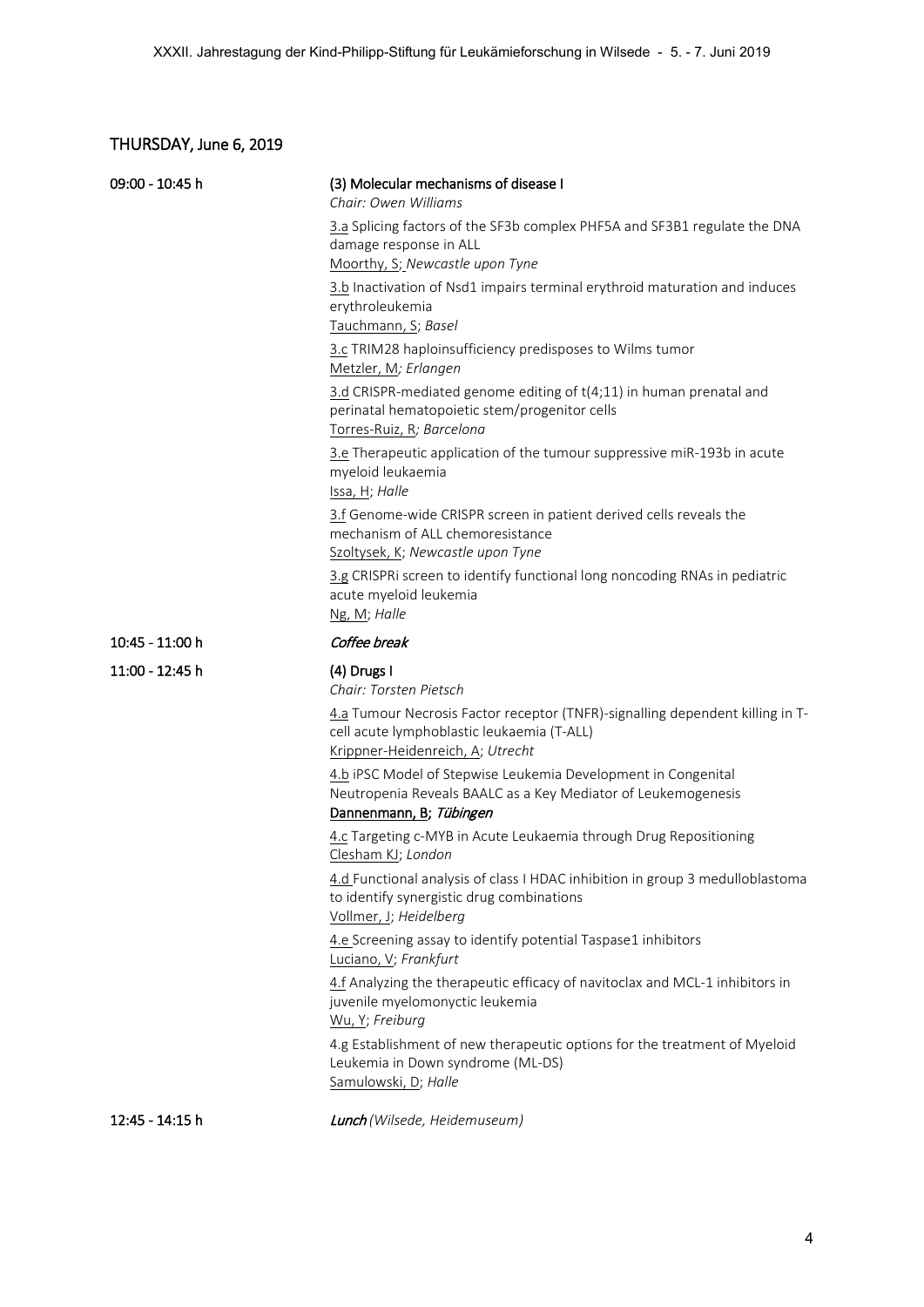| $14:15 - 15:45$ h                | (5) Diagnostics and Biomarkers<br>Chair: Roland Kappler                                                                                                                                                                                                                                  |
|----------------------------------|------------------------------------------------------------------------------------------------------------------------------------------------------------------------------------------------------------------------------------------------------------------------------------------|
|                                  | 5.a Masked hypodiploidy against uniparental disomies in hyperdiploid ALL:<br>Observations from the diagnostics perspective<br>Schieck, M; Hannover                                                                                                                                       |
|                                  | 5.b Large amplicon droplet digital PCR for DNA-based monitoring of pediatric<br>chronic myeloid leukemia (CML)<br>Krumbholz, M; Erlangen                                                                                                                                                 |
|                                  | 5.c Stratification and prognosis of IGH-DUX4 positive acute lymphoblastic<br>leukemia in children<br>Müller, J; Kiel                                                                                                                                                                     |
|                                  | 5.d Multiplex droplet digital PCR-based targeted enrichment NGS for<br>identification of tumor markers in Ewing sarcoma (EwS)<br>Eiblwieser, J; Erlangen                                                                                                                                 |
|                                  | 5.e Machine learning algorithms for the automated classification of pediatric<br>anemia<br>Zierk, J; Erlangen                                                                                                                                                                            |
|                                  | 5.f Identification of the genetic mechanisms linked to the occurrence of<br>H3.3K27M mutation in pediatric diffuse intrinsic pontine gliomas<br>Kubiak, K; Göttingen                                                                                                                     |
| $15:45 - 16:15$ h                | Coffee Break                                                                                                                                                                                                                                                                             |
| $16:15 - 17:45$ h                | (6) Molecular mechanisms of disease II<br>Chair: Deepali Pal                                                                                                                                                                                                                             |
|                                  | 6.a Deciphering the interactive network of the DLK1-DIO3 locus in<br>hematopoiesis and pediatric acute megakaryoblastic leukemia<br>Verboon LJ; Halle<br>6.b Identification of GATA1s interaction partners in Down syndrome-<br>associated myeloid leukemia<br>Bräuer-Hartmann, D; Halle |
|                                  | 6.c Isolation and characterization of tumor-derived exosomes from a patient-<br>derived xenograft mouse model of acute leukemia<br>Bartholomé, R; München                                                                                                                                |
|                                  | 6.d Interrogating the role of chromatin regulator BRD4 in the DNA damage<br>response in medulloblastoma<br>Vu-Han, T-L; Hamburg                                                                                                                                                          |
|                                  | 6.e Analyzing the effects of oncogenic SHP2 on apoptosis signaling during<br>malignant transformation<br>Koleci, N; Freiburg                                                                                                                                                             |
|                                  | 6.f Chromosome structure and mitotic defects are major pathogenic<br>mechanisms in hyperdiploid childhood B-ALL.<br>Molina, O; Barcelona                                                                                                                                                 |
| 18:15 - 19:00 h                  | (7) Invited Lecture:<br>Senior-Prof. em. Dr. Meinolf Suttorp Chair: Karl Welte<br>Do you know a chimera?<br>Pediatric Hematology and Oncology<br>Medical Faculty, Technical University Dresden; Dresden                                                                                  |
| 19:00 h<br><b>Starting later</b> | <b>Barbecue</b><br>Evening with the famous Mac-Guitar                                                                                                                                                                                                                                    |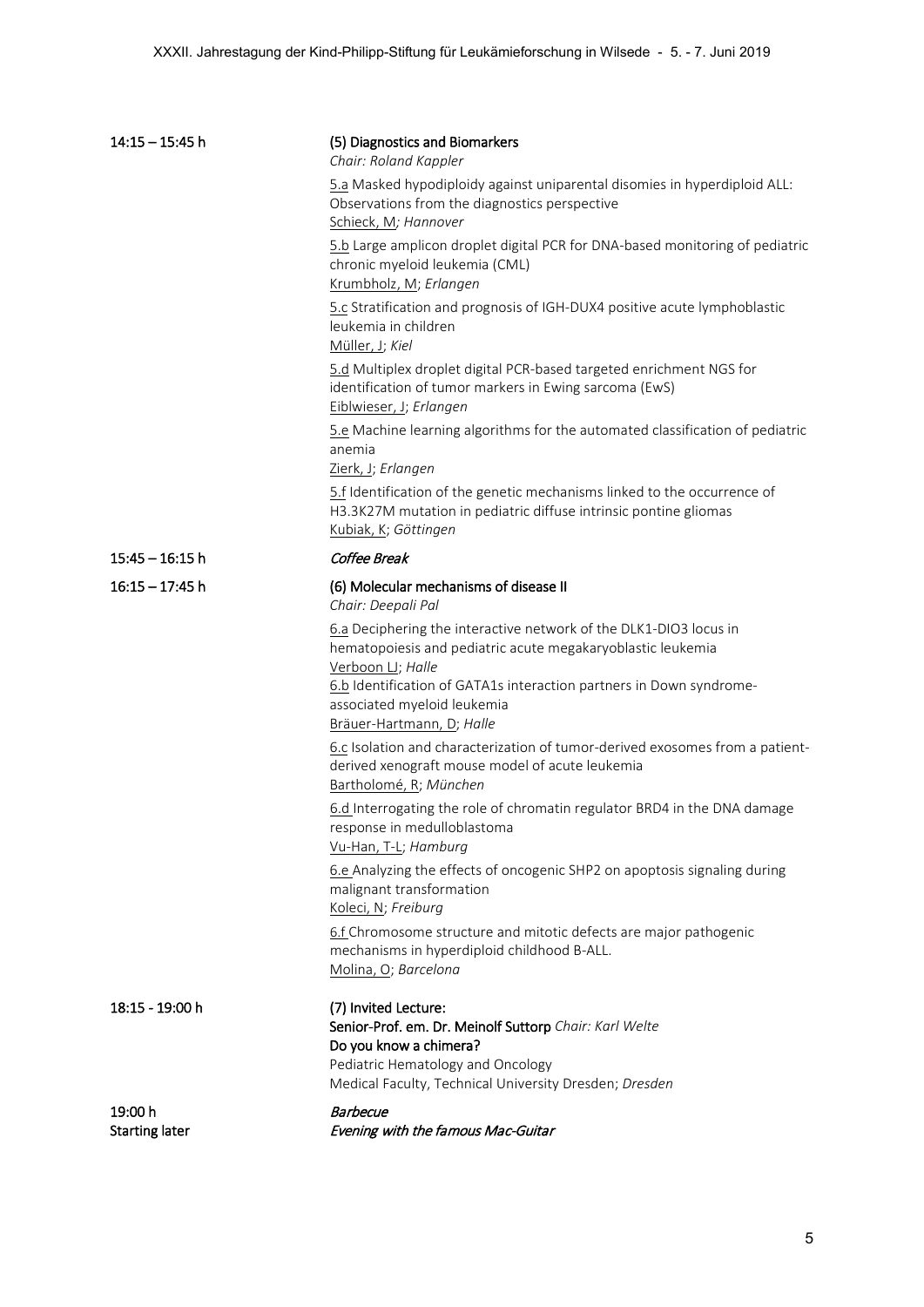| <b>FRIDAY, June 7, 2019</b> |                                                                                                                                                                  |
|-----------------------------|------------------------------------------------------------------------------------------------------------------------------------------------------------------|
| 09:00 - 10:30 h             | (8) Immunotherapy<br>Chair: Olaf Heidenreich                                                                                                                     |
|                             | 8.a Development of a novel central nervous system (CNS)-targeted CD19-<br>antibody (AB) in acute lymphoblastic leukemia (ALL)<br>Winterberg, D; Kiel             |
|                             | 8.b CD19 and CD22-directed bispecific CAR for B-cell acute lymphoblastic<br>leukemia<br>Zanetti, SR; Barcelona                                                   |
|                             | 8.c Low regulatory T-cells are associated with improved survival of<br>neuroblastoma patients treated with anti-GD2 antibodies<br>Troschke-Meurer. S; Greifswald |
|                             | 8.d CRISPR/Cas9 Gene-modification Platform of ELANE Mutations in iPSCs<br>and HSPCs of Severe Congenital Neutropenia Patients<br>Nasri, M; Tübingen              |
|                             | 8.e Venetoclax enhances the efficacy of therapeutic antibodies in B-cell<br>malignancies<br>Heymann, J; Kiel                                                     |
|                             | 8.f Blockade of suppressive myeloid cells is effective against neuroblastoma<br>von Lojewski, L; Tübingen                                                        |
| $10:30 - 10:45$ h           | Coffee break                                                                                                                                                     |
| 10:45 - 12:30 h             | (9) Molecular mechanisms of disease III<br>Chair: Jasper de Boer                                                                                                 |
|                             | 9.a Too little is too much: Leukemogenesis in the Gata2 syndrome<br>Weiss, JM; Freiburg                                                                          |
|                             | 9.b Using acute promyelocytic leukemia to study the H3.3 histone chaperone<br>system and its role in pediatric malignancies<br>Cui, W; Hamburg                   |
|                             | 9.c Functional characterization of RUNX1 variants in the context of FPDMM<br>Decker, M; Hannover                                                                 |
|                             | 9.d FOS and FOSB are linked with CNS-infiltration and inferior prognosis in<br>childhood T-cell acute lymphoblastic leukemia<br>Spory, L; Kiel                   |
|                             | 9.e Deciphering role of IncRNAs in pediatric AML<br>Bhayadia, R; Halle                                                                                           |
|                             | 9.f Genomic characterisation of lineage switched MLL-rearranged leukemias<br>Tirtakusuma, R; Newcastle upon Tyne                                                 |
|                             | 9.g Downstream effect of CSF3R and RUNX1 mutations that underlie<br>leukemic transformations in congenital neutropenia (CN)<br>Ritter, MU; Tübingen              |
|                             |                                                                                                                                                                  |

12:30 - 13:45 h Lunch *(Wilsede, Heidemuseum)*